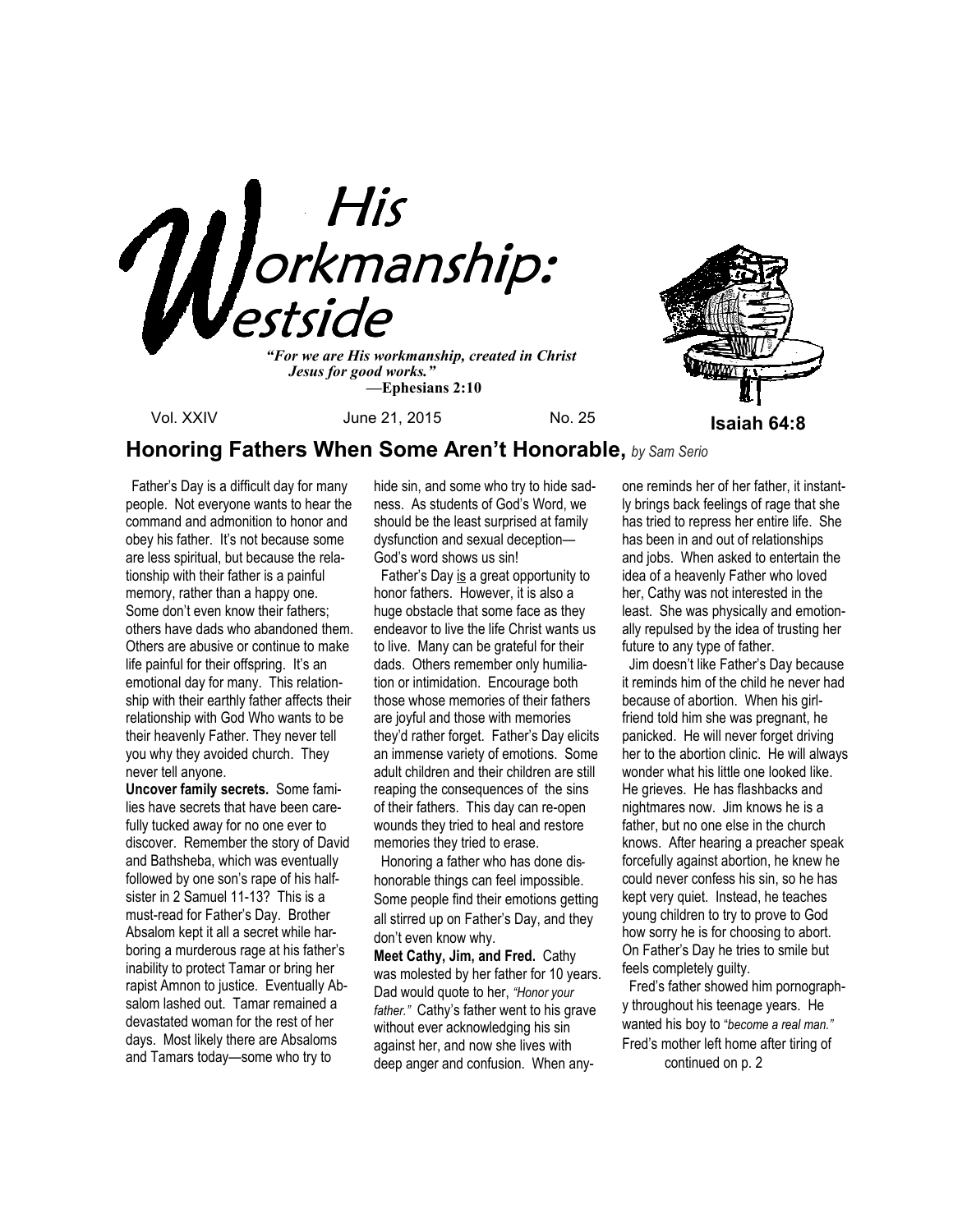### **"We have had human fathers who corrected us, and we paid them respect." —Hebrews 12:9**

the addiction and the affairs. What he remembers most about his dad are the adult magazines and videos. He is still single and has difficulty dating since he has seen so many naked women, thanks to Dad. Happy Father's Day? **Heal hearts.** People have all sorts of *"father issues."* We are not witch-hunting or male-bashing. Our calling is heart-healing. That's our goal on this and every day. God's Word speaks to every situation and sadness. The God of all grace sympathizes with our feelings of being weak and wounded, even by our family. God heals the brokenhearted and puts the fatherless in families, Ps 147:3; 68:5-6. What an opportunity to demonstrate that we are not as careless and clueless about sin as people think we are! Speak softly and tenderly as you mention these unmentionables. There's silent suffering going on in churches, especially on Father's Day. People are filled with bittersweet emotions. Many try to reconcile a good heavenly Father with their flawed earthly father. They wonder why God did not protect them from what happened. They have questions that will only be answered in hea*v*en, but they need lifegiving words from God now.

 Speak in an approachable and invitational way, so that people will feel safe and welcome in your presence, even with their family secrets. Encourage those close to you to confess. Allow others to grieve, publicly or privately. Speak wisely but not glibly about forgiveness and honor. Let people know you understand the fallenness of earthly fathers; point friends to our perfect heavenly Father Who only gives good gifts. Pray for all. For those who don't know their earthly dads, single moms should be honored today, too. Father's Day is the best time to remind us that we can have a relationship with a new Father, even though we might

have had a rocky road with our earthly father. It's a time of hope and healing and fresh starts. As Christians, we get to offer some people a relationship with a perfect heavenly Father who does no wrong whatsoever. Every good and perfect gift comes from our heavenly Father who does not change, like earthly fathers do, Jas 1:17. In Him we have what our hearts have longed for: a Dad who is really a good One! Healing and relationship—that's the message we have for people who hurt on Father's Day.

#### **A Father's Responsibility**  *by Mike Jones*

*"…For I know Abraham , that he will command his children and his household after him to keep the way of the Lord, to do righ*t*eousness and justice; that the Lord may bring upon Abraham that which He has promised him,"* Gen 18:18-19. Fathers, Your responsibilities are awesome. You need help. Your Heavenly Father wants to enable you to be the father you should be. You have the responsibility to **L**ead your family: **L**eave your parents, **L**ove your wife, **L**earn to understand wife and children. **The Provider.** A father is charged with providing for his family*:* "*if any does not provide for his own, and especially for those of his own house, he has denied the faith and is worse than an infidel,"* 1 Tim 5:8. Paul said, *"if any would not work, neither should he eat,"* 2 Thes 3:10. It is the father's responsibility to provide food, clothing, and shelter for his family. The entrance of sin into the world meant that man had to earn his living by the sweat of his brow, Gen 3:19. This turned work into a JOB instead of a JOY. But then God gave us gifts to allow us to turn our labor into joy again. A) The privilege of providing for a family—this meets some deep inner need of man and makes him feel complete; cf. Gen 30:30; 45:11; 47:12; 50:21; Num

11:22; 2 Sam 19:32-33; 2 Chr 2:7; Ezra 7:20; Ezek 46:18; Lk 8:3; Ax 20:34; 28:10. Provision includes the necessities of spiritual life as well as physical life, Lk 12:33. Just as God provided food, shelter, and clothing to His people, He also provided them atonement for their sins, Gen 22:8,14; Deut 21:8; 32:43; 2 Chr 30:18; Ps 65:3, 9; 68:10; 78:20; 79:9; 132:15; Pr 16:6; Jer 33:9; Ezek 16:63; Mt 26:53; Heb 11:40. A godly father, like Abraham, will follow Deut 6:6-9: *"These words which I command you today shall be in your heart. You shall teach them diligently to your children, and shall talk of them when you sit in your house, when you walk by the way, when you lie down, and when you rise up. You shall bind them as a sign on your hand, and they shall be as frontlets between your eyes. You shall write them on the doo*r*posts of your house and on your gates."*  B) The new birth—the presence of Christ in a man's heart changes work from wearisome into wonderful. *"Come unto Me, all you that labor and are heavy laden, and I will give you rest. Take My yoke upon you and learn of Me, for I am meek and lowly in heart, and you shall find rest for your souls. For My yoke is easy and My burden is light,"* Mt 11:28-30. **The Protector**. Families need an authority. The lack of such authority can be seen in today's society: suicide, drug abuse, alcoholism, and sexual promiscuity are epidemic among teenagers. An estimated 20 teens attempt to end their lives every 30 minutes. Approximately 685 teens become drug users every 30 minutes. Some 23 teenage girls have abortions every 30 minutes. More than 3 million American teenagers have been treated for alcoholism since 1980. About 9,000 tee**n**agers are killed each year while driving drunk. Protection goes along with authority; when we rebel, we move outside God's protection, Num 14:9; Is 22:8.

A) Fathers have to be worthy of authority and accept that responsibility. Re continued on p. 3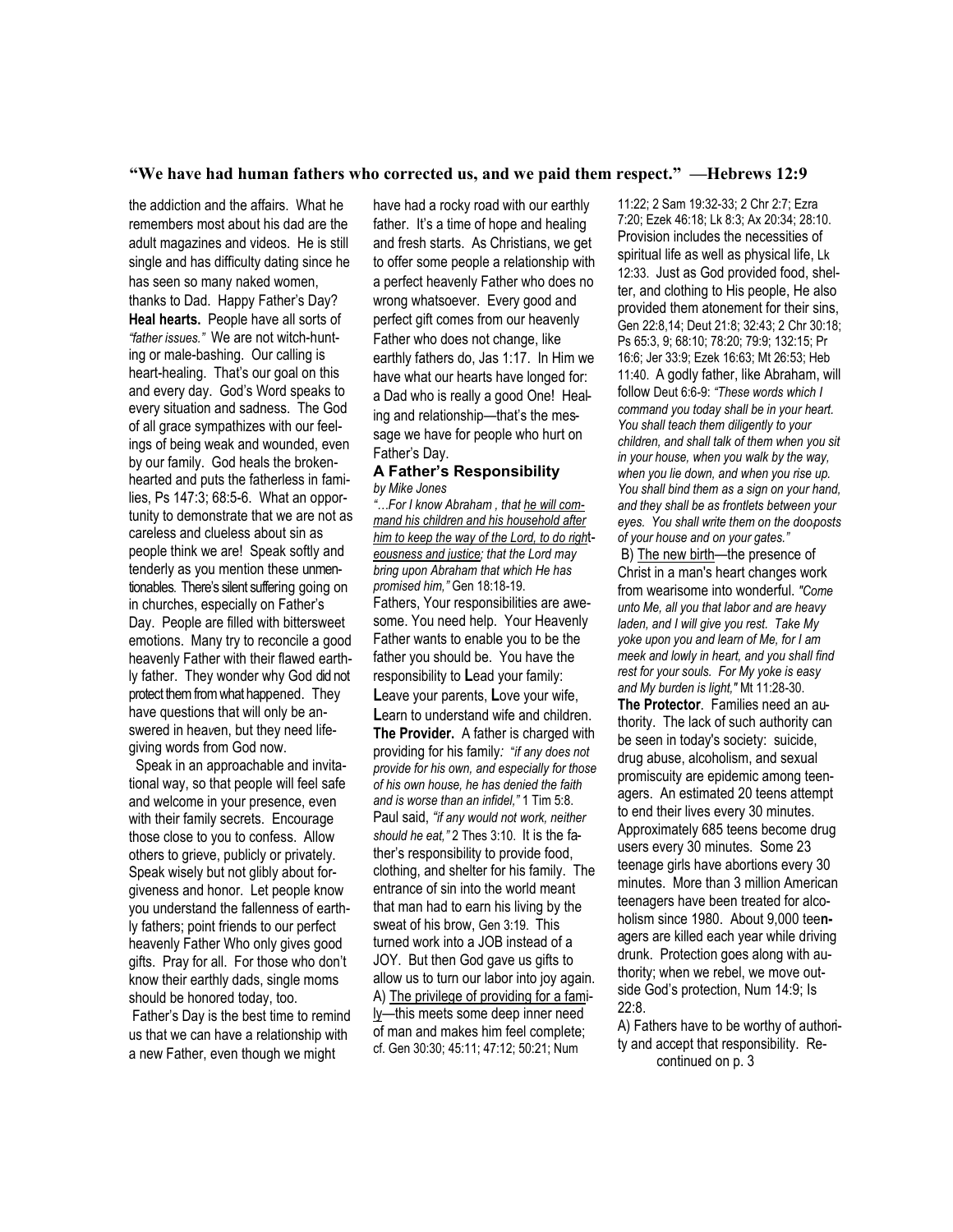

**in 2015** "Create in me a clean heart, O God, and renew a stea*d*fast spirit within me." —Ps 51:10

**F**a**ther's Responsibility,** *from p. 2*  spect needs to be earned by consistent righteous living and showing respect to others.

B) Wives are commanded by God to give respect to the husband: *"Wives, submit yourselves unto your own hu*s*bands, as to the Lord… Let the wife see that she respects her husband,"* Eph 5:22, 33. She provides the example to the children of honoring authority.

**The Punisher.** *"He who spares his rod hates his son, but he who loves him disc*i*plines him promptly,"* Pr 13:24. A father shows his love by his discipline: *"My son, do not despise the discipline of the LORD, nor be discouraged when you are rebuked by Him; for whom the LORD loves He disciplines, and punishes every son whom He receives,"* Heb 12:5-11, quoting Job 5:17 and Pr 3:11-12. But never punish your child when you are angry punishment is not to satisfy you or your pride but to train your child in righteousness. Praise and correct your child's behavior—not your child. Temper your justice with mercy. Once a son played hooky from school for three days, so his father told him that he would punish him equal to the crime by banishing him to the attic for three days where all he had was a bed and his meals. After supper when the father tried to sleep, all he could think of was his son alone in the attic. He climbed the stairs and found his son awake. They hugged and then lay down together to spend the night. The next two nights were the same. Just like God, this father shared the punishment with his son. **The Pattern**. A man going to a tavern

Discipleship Here At Home

**Military Celebrates Gay Pride,** *from p. 4 straight face, declares him a her and "*a new normal" *cannot have a conversation about mental health or evil because that society no longer distinguishes normal from crazy and evil from good. Our American society has a mental illness—overwhelming narcissism and delusion—and so cannot recognize what crazy or evil looks like.* 

 My summation: We cannot have this conversation because we have thrown away the yardstick, and we no longer have a common standard to which everyone can appeal. No longer do we have an acknowledged authority. In such an environment no one is safe, because as soon as you take ultimate power out of the transcendent and put it into the hands of men, authority shifts with each new person who holds office—or who has the biggest gun.

 Instead of the one, true God, in America we now have 330-million pretend gods every one of whom wants his or her own view of reality, no matter how warped, to be enshrined as law for all. That is why every discussion becomes a political discussion, because it's all about humancrafted power, rather than bowing to the real Power outside of ourselves. As long as we have a pantheon of gods equaling the number of people within our borders, we will have an unending war for control of the alleged "Ring of Power" which resides in political office. As long as men see themselves as god, there will be war without end. If we will not freely bow to our Maker, we will find ourselves more and more forced to bow to the whims of men. We deny evil because to admit that it exists is to confess that we are. *+#+#+#+#+#+#+*

saw his son following. "*Look, dad,"* the boy exclaimed. *"I'm following in your footsteps."* The father immediately turned and went home. A survey found that when both parents are faithful to the Lord, 93% of the kids remain faithful. If one parent is faithful, the figure drops to 73%. When both parents are moderately faithful, it

Chicago—mother's oldest sister Denise passed **PRAY FOR healing, protection, help** \* **Ed Fink—taken to hospital Thurs night; prostate** cancer getting progressively worse **Marie Sangellino—thyroid cancer; surgery 7/9** \* **Rod Green**—staph infection; still weak \* **Danny Dodd,** formerly of Westside—at St. Anthony's Hospital with brain cancer \* **Jesse Walker,** formerly of Westside, now in away Friday

\***Kaylee Chavez**—age 10, cancer; improving, MRI clear; treatment continues

\***Bill Dennis**—home following rehab on infected knee drainage; pseudo-gout

\* **Sandra Perry**—possible kidney failure, may need dialysis or transplant; heart valve issues recently diagnosed; neuropathy from diabetes **Sylvia Chapman, Brett**'s grandmother third stage pancreatic cancer; chemo \*\***Brittany Tope**'s mother—breast cancer; broken ribs healed; doing better; grandmother—on dialysis

#### **CHRONIC CONDITIONS**

**Logan Corray; Addison Tope; Christian Harrod; Rocco Jr.; Pat Wilkes**—asthma **Autumn Hadders—**epilepsy; celiac disease **Jonathan Hadders**—RA **Kirk Johnson—**MS

**Menards—**aging; **Lloyd**, diabetes, Alzheimers; **Virginia,** macular degeneration; high bp **Cheryl Reames**—diverticulitis; fibromyalgia **Judy Sartin**—rotator cuff injury; spinal stenosis; **Lynda Szymanski**—COPD, lung weakness *+#+#+#+#+#+#+*

*Travel* **Mina** and **Ernie Gonzalez** are in WI visiting Lorenzo and family this week. The **Topes**  are in CA and **Pat Campbell** is in AR this week. The **Reameses** are in CO Springs this weekend. The **Howells** return from OR this afternoon. **Sarah McMurray** is in Scotland. The **Corrays**  are out of town. The **Gintchins** are away until Aug; Tsvetonka and children are in Bulgaria visiting family, Lazar traveling, to join them in July. *Contact* **Payton Miller**'s phone number is 309-846-8810; email: payjay94@gmail.com *+#+#+#+#+#+#+* drops to 53%. When both parents attend occasionally, it drops to 6%. These statistics speak loudly. Your children will follow you. **The Priest**. Job prayed and sacrificed regularly for his children, Job 1:5. God admonishes fathers in Deut 6:6-9 to sanctify them by teaching His words, cf. Jn 17:17. Read them. Learn them. God and His words will help you to be the father that your children need. Commit yourself to Him.